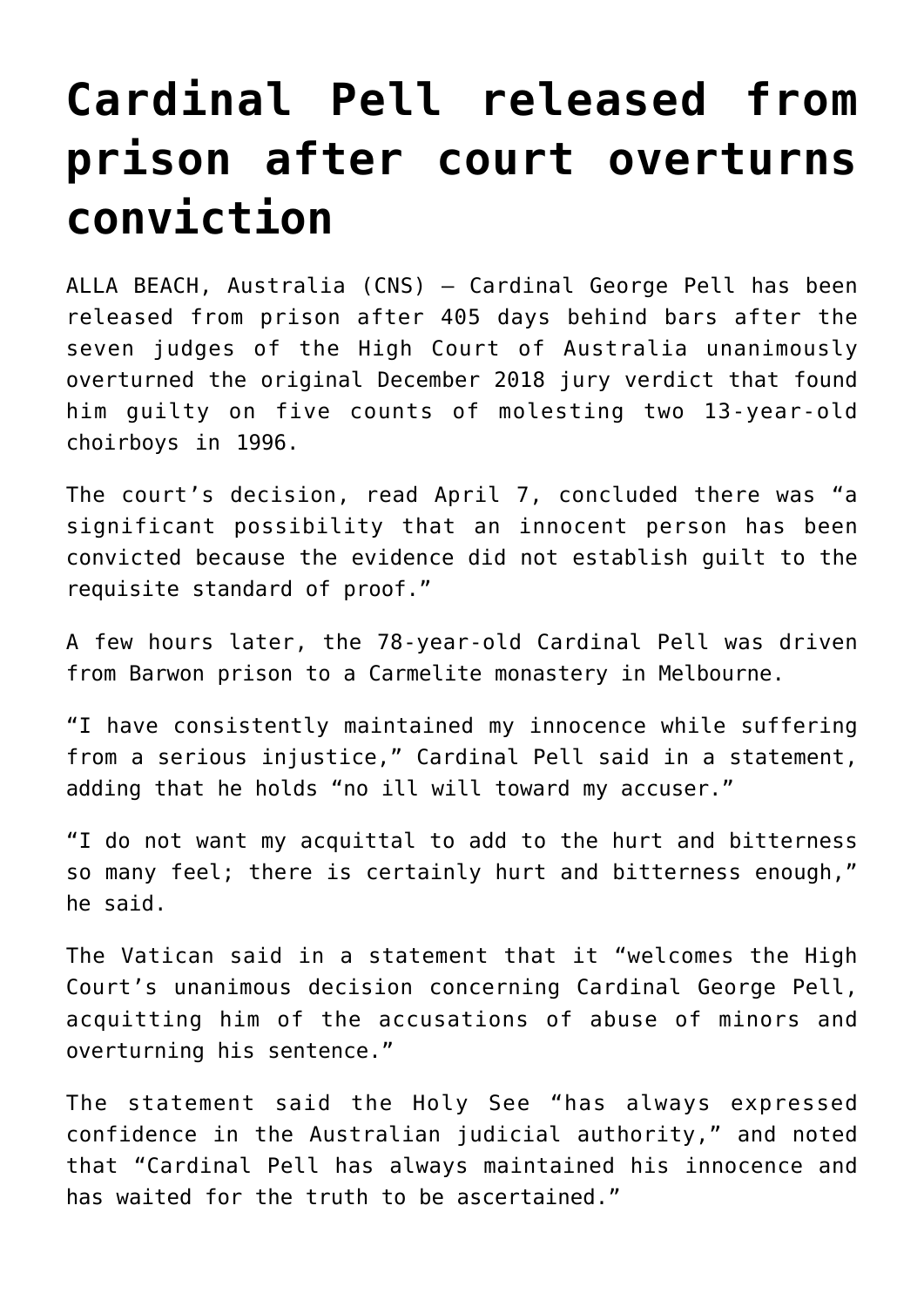"At the same time," the statement continued, "the Holy See reaffirms its commitment to preventing and pursuing all cases of abuse against minors."

The court reversed the result of Cardinal Pell's June 2019 appeal to the Victoria Supreme Court, which had upheld the jury verdict by a majority of 2-1. The High Court said the Victoria court should have overturned the verdict based on reasonable doubt about the cardinal having an opportunity to commit the offenses immediately after a Mass in the Melbourne cathedral.

The most senior Catholic to be convicted of child sexual offenses, Cardinal Pell originally was sentenced to six years in prison — with a possibility of parole after three years and eight months — for sexually abusing two choirboys in 1996 and 1997. One of the men has since died.

"The High Court found that the jury, acting rationally on the whole of the evidence, ought to have entertained a doubt as to the applicant's guilt with respect to each of the offenses for which he was convicted, and ordered that the convictions be quashed and that verdicts of acquittal be entered in their place," the brief judgment stated.

The High Court agreed with Cardinal Pell's legal counsel who argued that the judges on the Victoria court did not take into account the testimony of witness who said that the cardinal, who was archbishop of Melbourne at the time, might not have had the opportunity to commit the offenses, thus raising reasonable doubt about his guilt, and therefore should have overturned the jury decision.

"The court held that, on the assumption that the jury had assessed the complainant's evidence as thoroughly credible and reliable, the evidence of the opportunity witnesses nonetheless required the jury, acting rationally, to have entertained a reasonable doubt as to the applicant's guilt in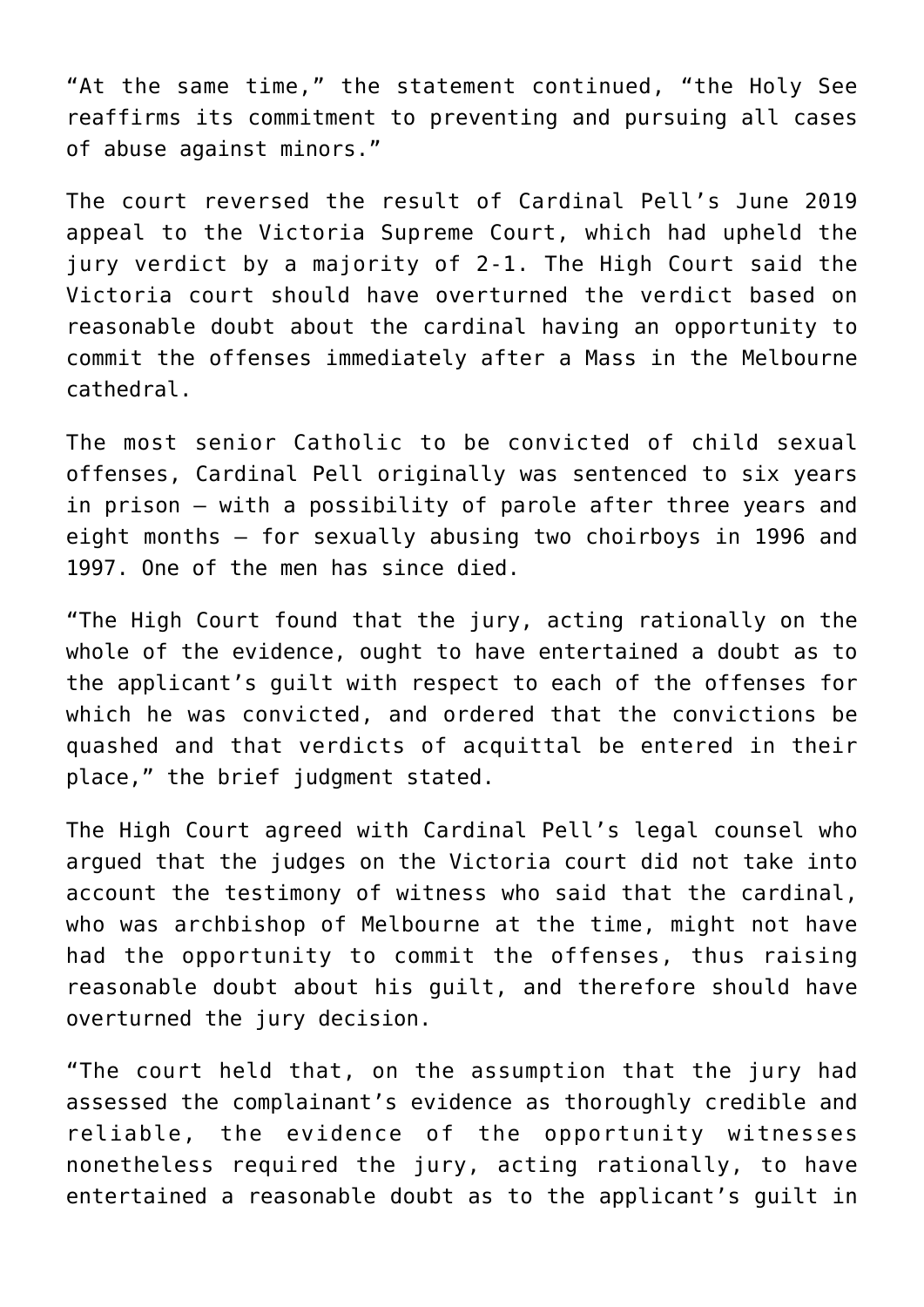relation to the offenses involved in both alleged incidents," the High Court said.

Australia's final court of appeal issued its judgment less than a month after a two-day hearing by the justices on March 9-10. The decision was delivered initially by a Twitter message on the court's official feed linking to the decision, due to the unique circumstance of the COVID-19 pandemic that has infected more than 5,00 Australian and claimed more than 40 lives.

Due to social distancing measures in Australia to stem the spread of the coronavirus and the closure of some state borders in the country, the verdict was delivered by Chief Justice Susan Kiefel in a near empty room in the High Court registry in her home state of Queensland, rather than at the High Court in Australia's capital Canberra.

Cardinal Pell said in his statement that "my trial was not a referendum on the Catholic Church, nor a referendum on how church authorities in Australia dealt with the crime of pedophilia in the church. The point was whether I had committed these awful crimes, and I did not."

"The only basis for long-term healing is truth, and the only basis for justice is truth, because justice means truth for all," he said, adding "a special thanks for all the prayers and thousands of letters of support."

Many survivor's groups, who had seen the cardinal's conviction as vindication for their long-standing campaigns to get justice from the church for decades of child sexual abuse, were devastated by the acquittal.

Archbishop Mark Coleridge, president of the Australian Catholic Bishop's Conference, said in a statement that the High Court's ruling will be "welcomed by many, including those who have believed in the cardinal's innocence throughout this lengthy process."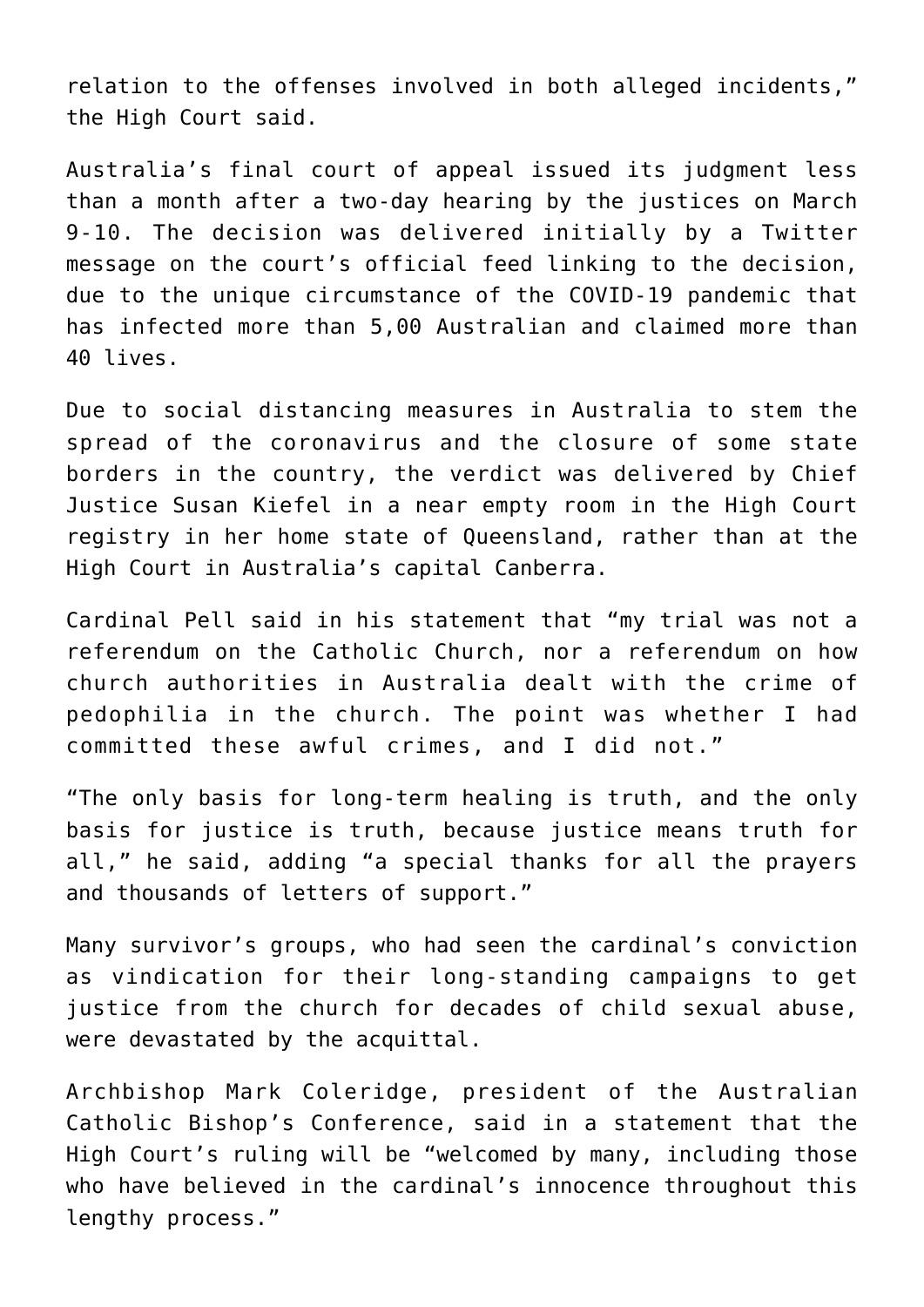"We also recognize that the High Court's decision will be devastating for others," he said. "Many have suffered greatly through the process, which has now reached its conclusion. The result today does not change the church's unwavering commitment to child safety and to a just and compassionate response to survivors and victims of child sexual abuse. Any person with allegations of sexual abuse by church personnel should go to the police."

Cardinal Pell's legal problems might not be over. Prosecutors could potentially revive another set of potential charges for a second set of historical abuse allegations that were headed for trial but dropped once he was originally convicted.

He is also facing a string of civil suits — Australian news media have reported as many as 10 suits either filed or in preparation — and new allegations were made in recent weeks as part of a three-part documentary series on child abuse in the Australian church.

In addition, Australian Attorney General Christian Porter is now free to authorize the removal of lengthy redactions to two case studies from the country's Royal Commission into Institutional Responses to Child Sexual Abuse.

One case study concerned a timeframe when the cardinal was a priest in the Diocese of Ballarat and was supposedly advising the bishop at a time when serial child sexual abuse by other priests occurred, as documented by the Royal Commission. The other covered a time frame when he was archbishop of Melbourne when other such offenses were committed by priests in the diocese.

Survivors groups are pressing Porter to release the information.

The Vatican had said Cardinal Pell faced an abuse investigation by the Congregation for the Doctrine of Faith, but that investigation was put on hold awaiting the conclusion